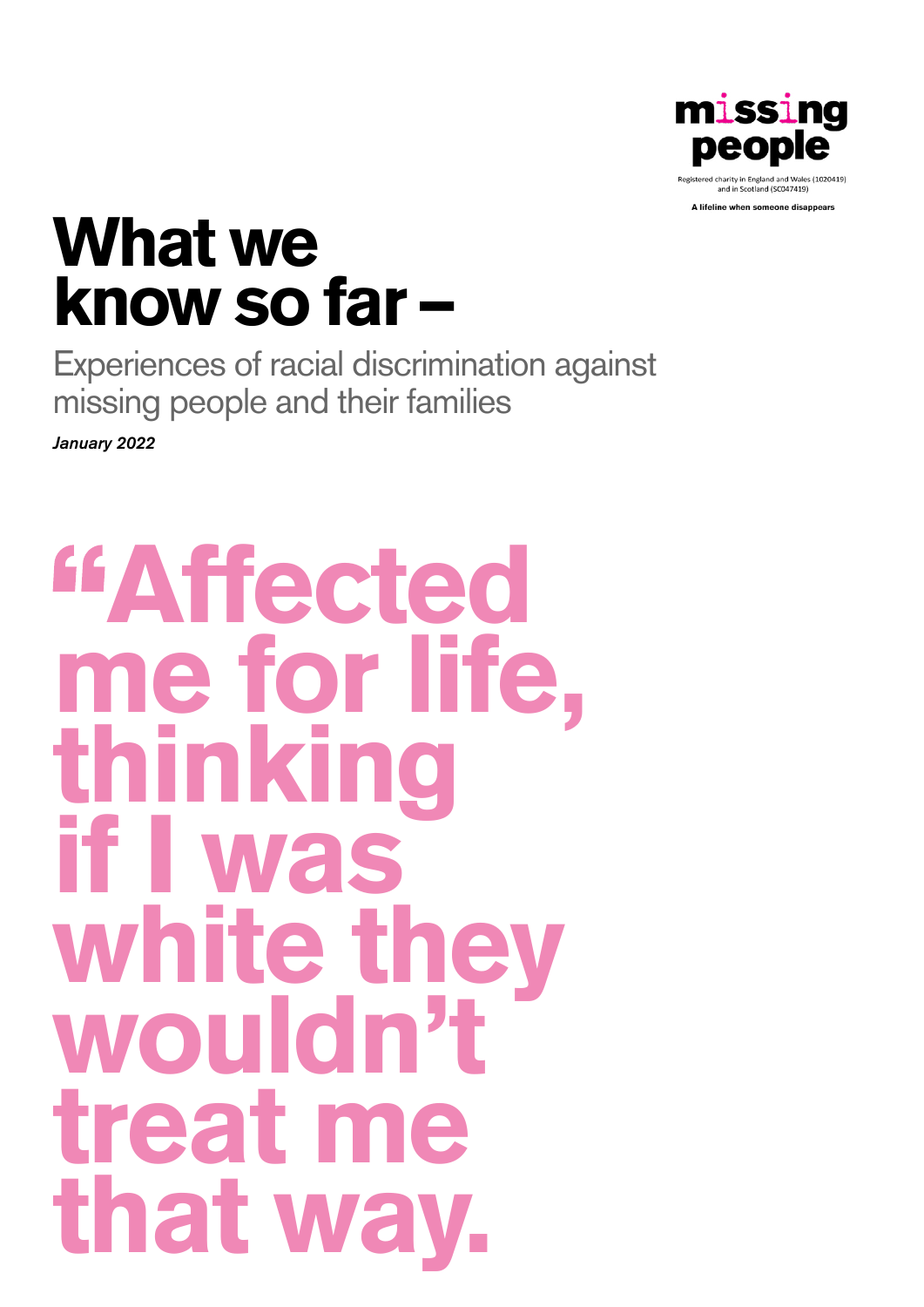# Introduction

People who go missing are usually in a vulnerable situation before they disappear and are at even greater risk of harm while missing. They may be at risk of exploitation, other forms of crime, mental health crisis, self-harm or suicide. The number of people who have died while missing has increased by 34% over the past 3 years to a new high of 955 people in 2019/20.1 It is therefore crucial that when a family reports someone missing, they know that professionals will take the report seriously and work with the family to find and safeguard the missing person.

A number of people have made disclosures to Missing People's support services about experiencing racial discrimination when reporting a loved one missing. This combined with growing awareness of discrimination in the statutory response to a range of other issues; and recent high-profile cases of missing people whose families have spoken about being discriminated against, has shown an urgent need for more in-depth consideration of people of colour's experiences when missing, or reporting a loved one missing

We asked families and professionals to share their experiences with us to better understand what happened and the impact that this has on people. The aims of this work are to amplify families' voices in order to improve the response for missing people of colour, and to challenge poor practice.

In this briefing we are using the term 'people of colour' as an inclusive and unifying term for people from different racial groups that are not white.

Our focus has been on families' experiences of reporting a loved one missing to the police and the response to their reports. Our findings are based on a relatively small sample. There is an urgent need for further research into the issues that we raise.

[1 NCA Missing Persons Statistical Report 2019-20](https://www.missingpersons.police.uk/en-gb/resources/downloads/missing-persons-statistical-bulletins)

We are aware of national research exploring the nature and scale of potential discrimination in police decision-making during missing person investigations. Our work complements that quantitative research by exploring families and professionals' perspectives on discrimination.

This report primarily focuses on people of colour's experiences of discrimination in the police response to missing people, as well as some consideration of discrimination in the media reporting of missing people. This is due to the disclosures to the charity being specifically about those two sectors. We have used a qualitative approach with the aim of amplifying the voices of people who have shared their experience with us.

Missing People would like to thank everyone who has spoken up about their experiences so far to inform this briefing. We know that we need to hear more from people who have experienced discrimination, and hope to continue to reach out to people to help them to share their stories and experiences in a way that is safe and supportive for them to do so.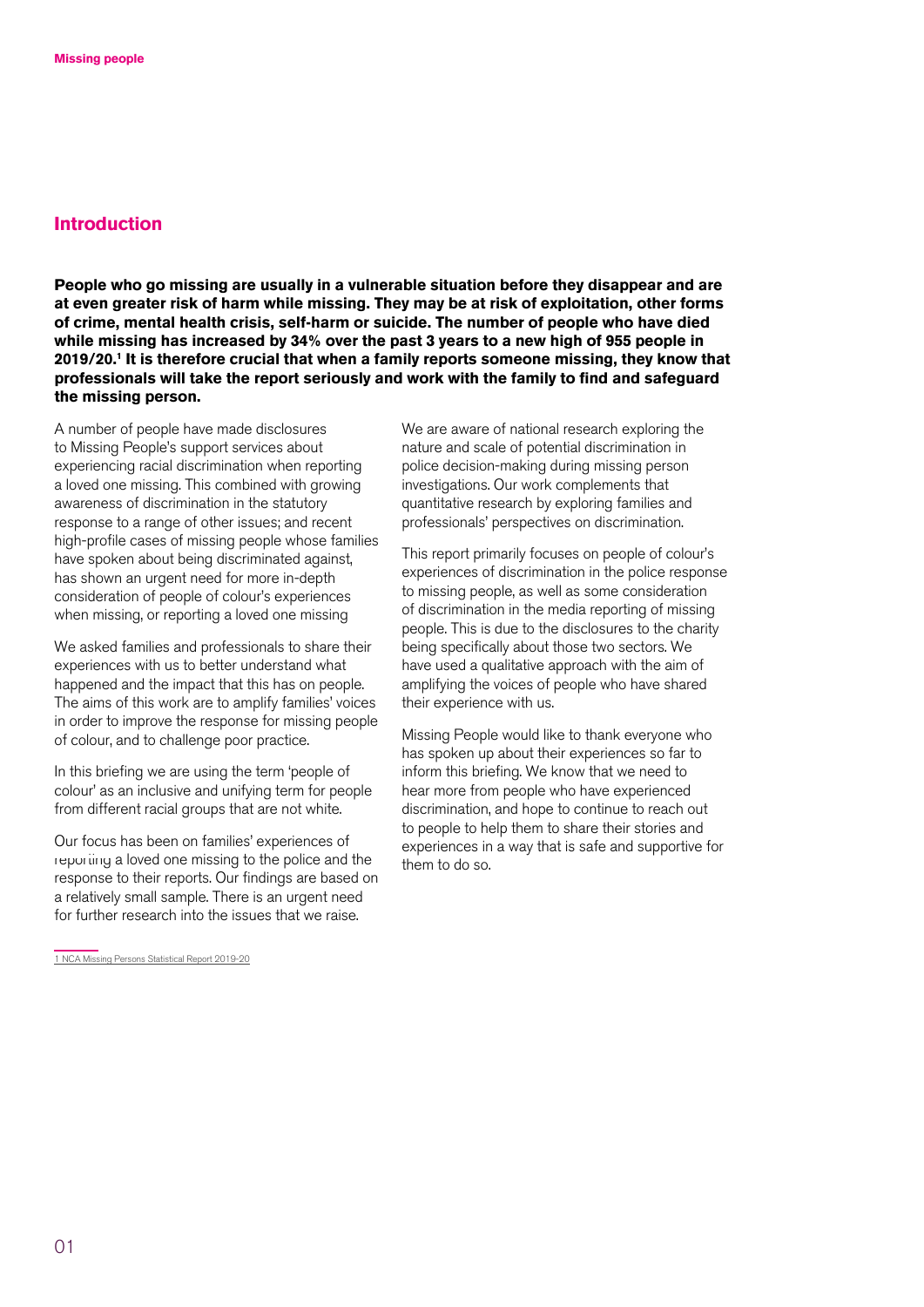# **Context**

As far as we are aware there is currently no UKbased research specifically on the impact that a family or missing person's race or ethnicity can have on the support provided by professionals, or people's experience of that support.

Given the lack of missing-specific research currently available we can only consider what is known about intersecting issues. It is worth considering the criminal justice response to people of colour as this may have an impact on relationships and interactions between communities and the police: *"People from BAME communities are over-represented at almost all stages of the criminal justice process, disproportionately targeted by the police, more likely to be imprisoned and more likely to be imprisoned for longer than white British people".2* Although the response to missing is not a criminal justice response, this may well have an impact on the experience of reporting someone missing, particularly in situations linked to criminal exploitation.

Research on communities' confidence in the police may also provide some insight into the experiences of missing people and their families. Statistics<sup>3</sup> for 2019/20 show that this confidence is lower within Black communities than others. Research has highlighted that this is true amongst victims of crime4 specifically. This may in some ways be comparable to the experiences of those reporting someone missing.

There has been some research into the media coverage of missing people of different ethnic backgrounds. This has shown that missing appeals for people of colour have been less likely to get media attention or engagement on social media<sup>5</sup>. In the past year this disparity has begun to be acknowledged, and there are early signs of change in the focus given to missing people of colour.

Finally, it is important to note that statistics show that Black people are disproportionately represented in missing reports to the police: Black people make up 3% of the population of England

- [https://www.ethnicity-facts-figures.service.gov.uk/crime-justice-and-the-law/](https://www.ethnicity-facts-figures.service.gov.uk/crime-justice-and-the-law/policing/confidence-in-the-local-police/latest) [policing/confidence-in-the-local-police/latest](https://www.ethnicity-facts-figures.service.gov.uk/crime-justice-and-the-law/policing/confidence-in-the-local-police/latest)
- 4 [https://www.ethnicity-facts-figures.service.gov.uk/crime-justice-and-the-law/](https://www.ethnicity-facts-figures.service.gov.uk/crime-justice-and-the-law/policing/confidence-in-the-local-police/latest)

and Wales, but 14% of the missing persons population<sup>6</sup>. Research is needed to understand why this disproportionality exists, however this briefing does not seek to provide those answers.

#### Missing People's role

This briefing focusses on the voices of people who have been discriminated against, acknowledging that those who have experienced this are best able to identify discrimination and the negative impact it has had for them.

As a charity supporting thousands of missing people and their families, we understand that there are often a variety of frustrations with the police's response to a missing episode. The families of colour who have spoken to us have shared experiencing additional and distinct challenges and race discrimination when reporting a person missing. It is vital that these voices are heard, taken seriously and steps are taken to create positive change.

As an organisation we acknowledge that we have not actively explored the links between ethnicity and missing, or experiences of race discrimination before this project began in early 2020. We have not done enough in the past, and we are only at the start of this work ensuring that people feel able to speak to us about the discrimination that they have experienced. We suspect that our findings will be an under-representation of the issue as families may

*Population of England and Wales who are Black*  3%

*Make up of the missing persons population* 



<sup>2</sup> <https://irr.org.uk/research/statistics/criminal-justice/><br>3 https://www.ethnicity-facts-figures.service.gov.uk/crim

[policing/confidence-in-the-local-police/lates](https://www.ethnicity-facts-figures.service.gov.uk/crime-justice-and-the-law/policing/confidence-in-the-local-police/latest)t 5 Reka Solymosi, University of Manchester,<https://osf.io/preprints/socarxiv/wugxs>

[<sup>6</sup> Source NCA Missing Persons Data Report 2019-20.](https://www.missingpersons.police.uk/en-gb/resources/downloads/missing-persons-statistical-bulletins)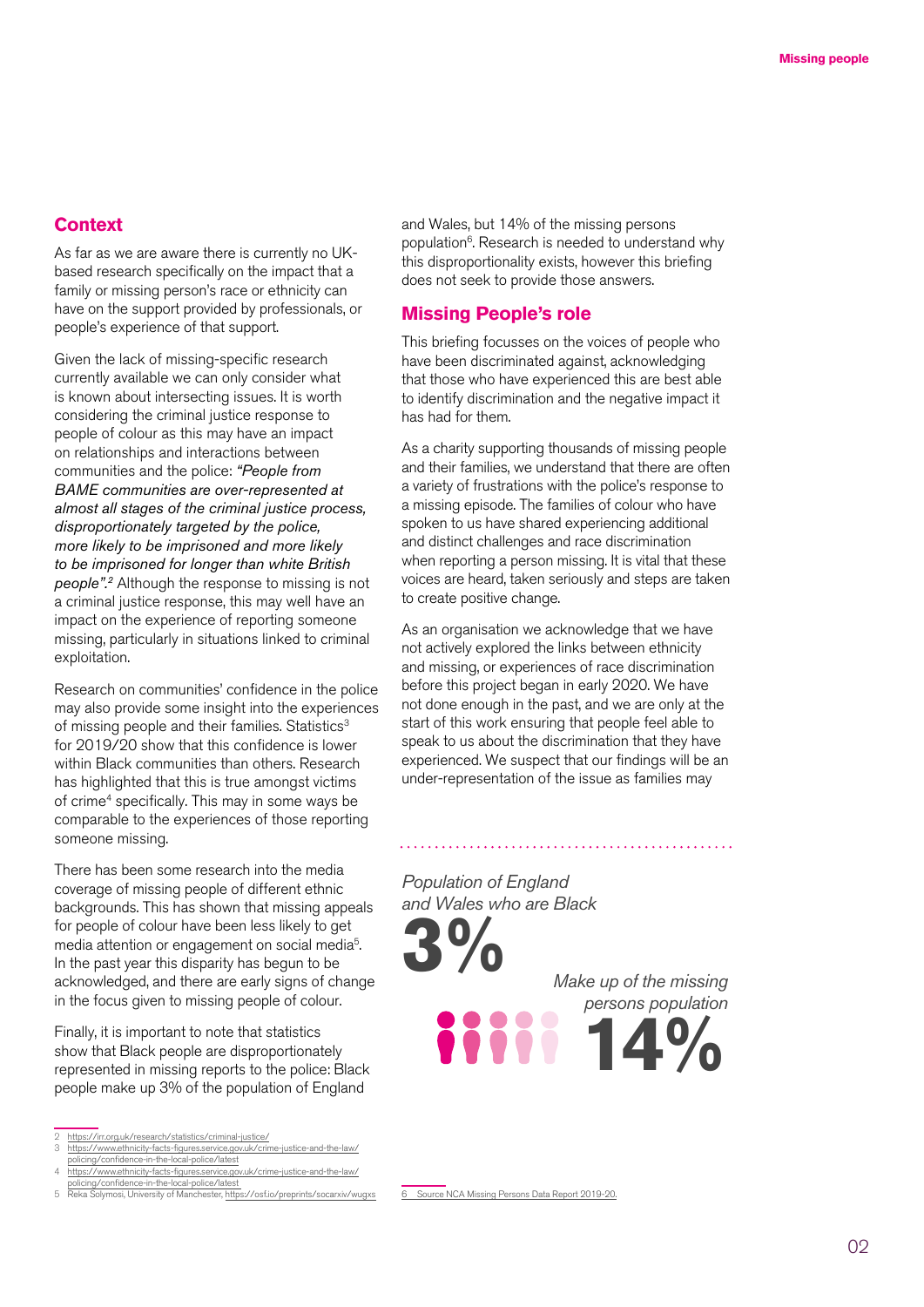not have spoken to us about what was happening for them. We want to hear from more people with lived experience and learn from organisations who have led work on marginalised experiences and discrimination.

In this briefing we are reviewing what we do know and planning what best we can do next to support those who have experienced discrimination and to amplify their voices to create change.

# People's experiences: case review and surveys<sup>7</sup>

As part of our evidence collection we carried out a review of Missing People's cases to identify those records where the family had identified that they were a victim of discrimination because of their or their missing loved one's race or ethnicity, or where information shared by the family with our frontline team led to them recording possible discrimination in their case notes. We identified  $18<sup>8</sup>$  cases that fit this criteria. As stated above, we suspect this number is an underestimate because we only know about experiences that families themselves have proactively shared with us.

We also conducted a survey seeking views from people of colour who had been missing, or had a loved one go missing. Due to relatively small numbers of responses (17 people), we have included analysis of them as consultation responses. The table below provides details of the ethnicity of those who completed the survey:

| Asian / Asian British                       | 4 |
|---------------------------------------------|---|
| Black / African / Caribbean / Black British | 3 |
| White*                                      | 3 |
| Mixed / multiple ethnic groups              | 2 |
| Other ethnic group                          | 3 |
| Prefer not to say                           | 5 |

\*The respondent was white and speaking about the experience of a missing loved one who is a person of colour.

For the case file analysis we carried out a search of our case management system using the keywords: racism and discrimination, and other variations of those words. We then manually reviewed each case for inclusion.

The survey respondents were self-selecting. We shared the survey on social media through organic posts and paid-for ads. It was shared with professionals through our organisation's networks.

We carried out one focus group which was with Missing People's Family Support Team. This was exploratory and aimed to get a better understanding of the experiences of our team as they work directly with families of missing people on a daily basis. We acknowledge their views are only representative of our organisation but as experts in the field we identified them as key contributors.

Any quotes used in this briefing are verbatim apart from where there are square brackets where information has been redacted for the purpose of anonymity or clarity.

Both the case files and the survey responses raised a number of themes in people's experiences of discrimination throughout the missing journey:

#### *When reporting a loved one missing:*

Families spoke about the police not accepting the case when they tried to report their loved one missing. They spoke about how this decision was influenced by their or their missing person's race and often felt the decision would have been different if they were white.

*Didn't feel believed or listened too. My child did not stay out and I felt the police just wanted to treat this as a child at a friend's house. I know it wasn't that. When my child had continuous episodes of missing police said it wasn't a concern it was my child's choice and therefore not being treated as missing. Police did not inform me that my child's case was closed, I had to call 999 and ask if they are coming to see me to report my child missing. Was informed he was not a missing person.*

#### *Quote from survey respondent*

*[Missing person] is 15 years old and went missing on [date], parents reported son missing to the police straight away. It took nearly 10 days for the Police to file him as a missing person and to contact us for publicity and family support* 

#### *Notes from our case file*

*[Missing person's] mum feels that 'the police are discriminating against [missing person] because of his colour.' Initially, she says they lied to her about what they were doing and says that 4 days went by when nothing happened."* 

*Notes from our case file*

Please note that where quotes may be identifiable they have been redacted. This is demonstrated by the use of square brackets.

<sup>8</sup> We also identified one case where a white Eastern European family had spoken about being discriminated against because of their ethnicity. We haven't included the case in this report as we are focused on the experiences of people of colour but it suggests further exploration is needed to understand the experiences of non-British people.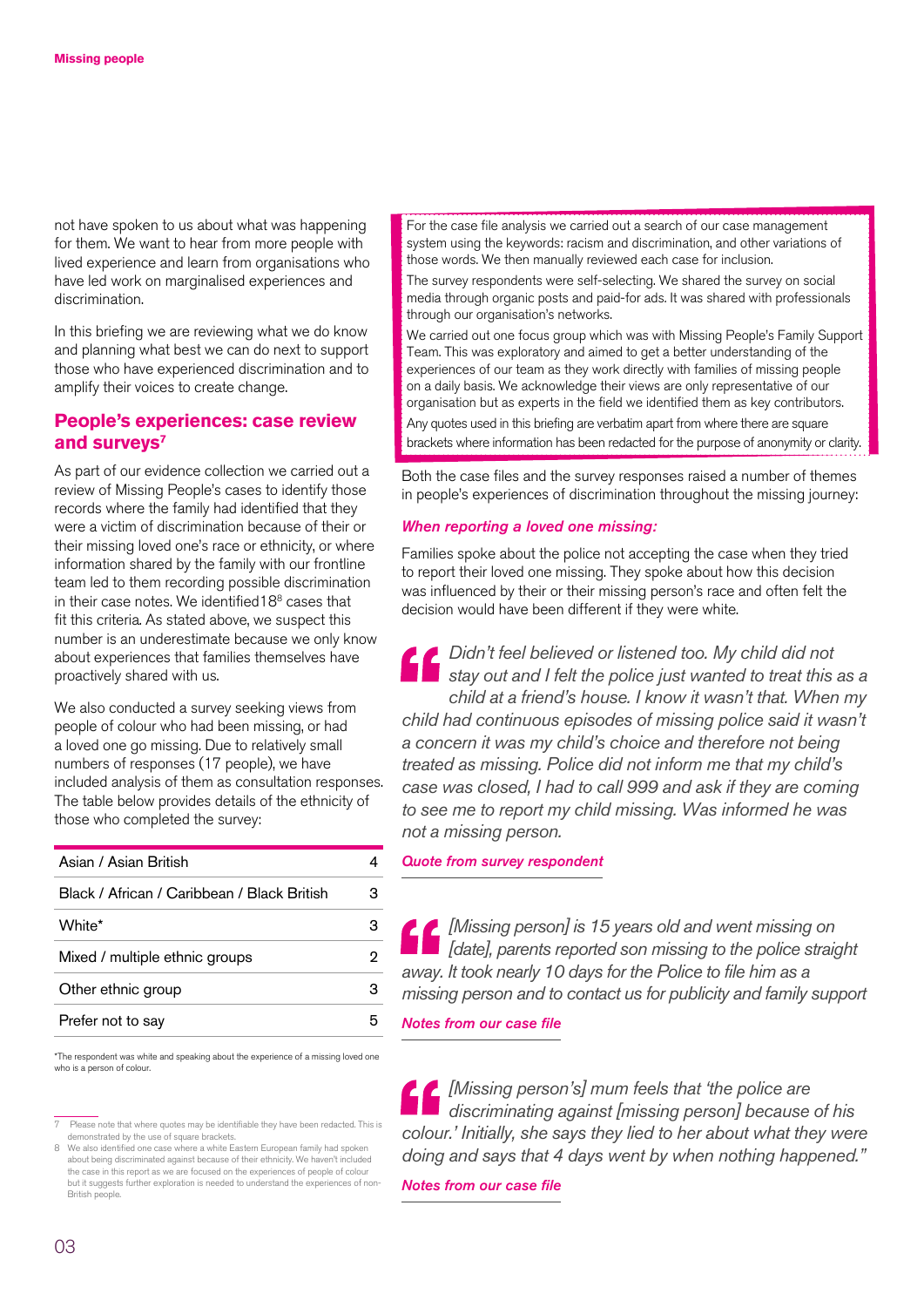Other families suggested that people of colour are more likely to be assumed to be taking part in criminal activity because of their ethnic background or making 'poor life choices', rather than being considered as victims or as vulnerable.

*As soon as police arrived, before they conducted their search, they separated myself and my wife and interviewed me like a criminal as I had something to do with child missing, I am of an ethnic group.*

*Quote from survey respondent*

*[The family have told us that] Due to possible racial bias [missing person] was viewed by the police as a mixed-race young man who was probably involved in something he shouldn't have been."* 

*Notes from our case file*

*There is a need especially for families of colour voices to be heard and understood as we are the most affected by repeated missing episodes, serious youth violence and sent to prison as being deemed as making a lifestyle choice therefore tarnished as criminals as opposed to being seen as victims that should be rescued/ safeguarded and not punished.* 

*There needs to be an empathetic response from Professionals/ practitioners in this particular field towards the family's situation and needs. To have a more strategic/urgent response for when families are raising concerns especially when it's said that the behaviours etc are out of character in such a short space of time."* 

*Quote from survey respondent*

#### *At the point of risk assessment:*

Families felt that the police had not taken their concerns seriously, including risk assessments being lower than the circumstances should have warranted and therefore not enough action being taken to find and safeguard the missing person. Some families felt that serious warning signs were ignored, possibly because the police made assumptions about what was happening.

*As an ethnic minority I believe because I'm black, I was not taken seriously."* 

*Quote from survey respondent*

*[Missing person] has learning disabilities and is a victim of CCE. In early incidents mum felt that police did not take risks seriously enough, were not communicating and were not prioritising her son. Felt this was because of racism."* 

*Notes from our case file*

*I went to a local police station and reported my [age] years Indian wife missing. […] After a long while I was told to go home and wait for the Police to attend. […] I told them she has never gone missing [before] […] [Many] Hours later I was visited at home by the Police. The first question was why did I leave the Police station when she was vulnerable and had a mental issue. I told them I was told to go home. Totally ignored. Lack of police interest. Assumed that it was normal. Family members conducting a nearby search found her. My wife had committed suicide […]. Affect the whole family and immediate family. No support offered or directed to. Yet they took credit for searching."* 

*Quote from survey respondent*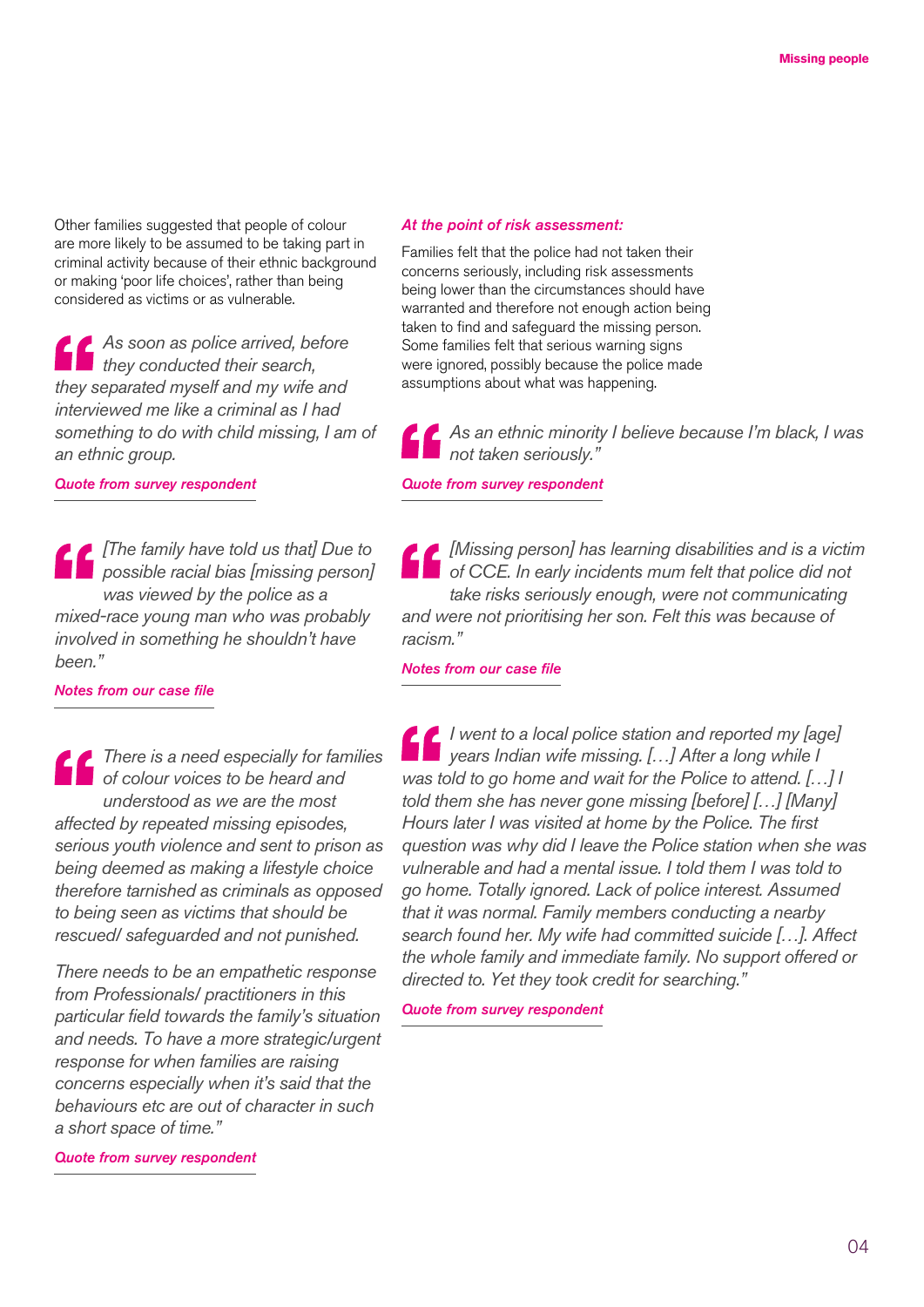# *During the missing investigation:*

Families spoke about investigative actions not being pursued thoroughly. Examples included:



A few families mentioned a lack of communication and two specifically spoke about white family members being given more information than themselves as people of colour.

*My partner is white and when there was an incident which involved my child and us, he was kept informed and I wasn't."* 

*Quote from survey respondent*

It was clear that families were frustrated by the lack of publicity and media attention that they felt is given to missing people from Black and minoritised ethnic communities.

*Mum felt she was denied publicity because of race."* 

*Notes from our case file*

*[caller] said she also felt that they were maybe being racially discriminated against because her son is black as she has seen that when white children going missing they get a lot more publicity and media attention."* 

*Note from our case file*

*Missing person was black and her mum thinks this resulted in her not getting publicity"* 

*Notes from our case file*

Some respondents to our survey spoke about experiencing discriminatory or dismissive language:

*Yea more than once. Ask if you black. Say cannot do anything. They say don't want to see you here" Quote from survey respondent*

*The discrimination experienced led to tone deaf stance, comments made that were disrespectful, insensitive and purposefully aimed to cause irreparable harm to child-parent relationship."* 

*Quote from survey respondent*

#### *Impact on the families:*

The impact of this discrimination was clear on those who responded to the survey. People spoke of distress, anger, feeling that their loved one's life was being devalued, and that this has had longlasting impacts. People spoke of their mental health being affected, family breakdown, and the impact of discrimination on the missing person themselves.

*Affected me for life, thinking if I was white they wouldn't treat me that way."* 

*Quote from survey respondent*

*The prolonged missing spells then turned into serious crime and incarceration dormant years now. There's a loss of hope for my child. I believe all our mental health has suffered."* 

*Quote from survey respondent*

*The impact has been very heart breaking, causing extreme anxiety, depression and feeling helpless and alone. There was high evidence that many people that I knew of colour also were affected in the same way. The families that were affected that were not of colour had a more positive and higher level of emergency response to their cry for help."*

*Quote from survey respondent*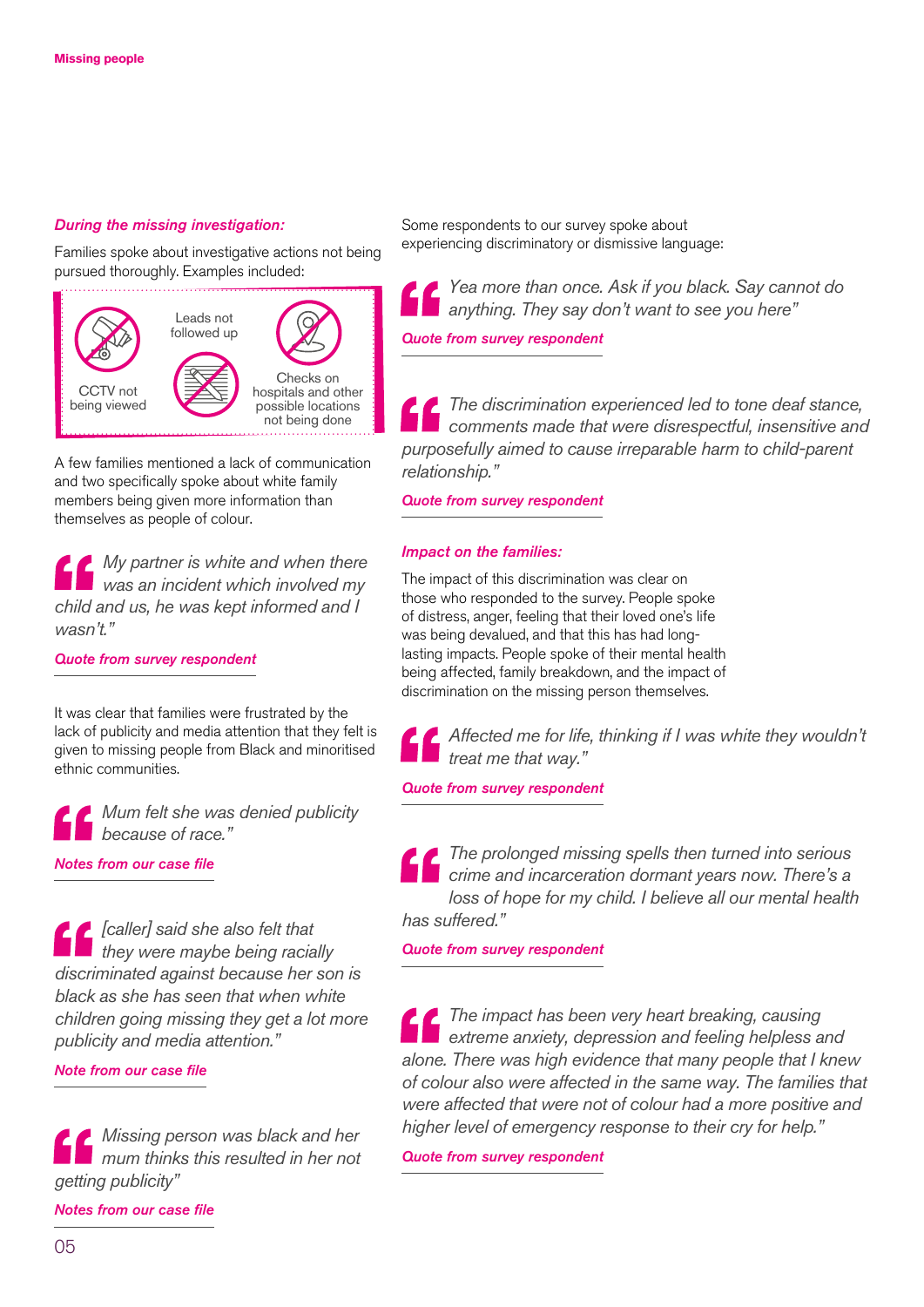# Survey of professionals working with missing people

In addition to the survey for people of colour with experience of discrimination we also sought the views of professionals who work with missing people. Again the sample size was small with 7 respondents but those people did share an interesting range of views. We did not ask the professionals to disclose their ethnicity.

The professionals who responded were varied in their views of whether discrimination impacted missing person investigations.

#### *Those who identified discrimination:*

Asked about racial discrimination, one police officer said, *"As one of very few minority police officers, I usually ended up dealing with BAME missing persons and/or their families. White officers would generally do computer checks and leave it at that. Supervising officers would mark up and falsify records to show enquiries were being made."* This officer then went on to illustrate the contrast *"Children missing from secure homes were not given the priority. Vulnerable people were not given the priority. When it came to a white family, senior officers and the press would get involved. More checks were done as were more door knocking. There was a stark difference."*

One person who worked with the families of missing persons remarked that *"I have noticed that when young black boys go missing it is not treated as seriously as when a [white] young male goes missing. It is seen as less urgent or less important".*

A charity worker observed that *"Many parents from Black/Black British communities have told us on a number of occasions that they would no longer attempt to report their children as missing, as they felt that they were not being taken seriously by the Police. This often led to parents developing a sense of distrust towards the network of professionals as a whole. One parent once said: 'What is the point of reporting my child as missing. For the Police he's just another Black kid getting in trouble, so they're just not interested.'"*

#### *Those who did not identify any discrimination:*

One police officer stated *"I have never seen racial discrimination play a part in a missing person investigation in 12 years of policing".*

#### *Those who suggested there may be a range of factors:*

A police officer said *"I think that there is unconscious bias in all organisations but overt discrimination is very rare. I also feel that minority ethnic communities often perceive discrimination, sometimes that is justified, but at other times there is no actual discrimination, just a perception of discrimination."* And in response to a later question: *"Unfortunately, the police do not have the resources to investigate missing persons sufficiently to meet the expectations of families irrespective of ethnicity. I do not think this is a discrimination issue, it is due to the massive reductions in police budgets as a result of austerity over ten years."*

In relation to this last point, national research has shown that police budget cuts have impacted missing person investigations, particularly in recent years.9 Missing People regularly hears from family members of all ethnicities that they are frustrated by the investigation into their loved one's missing episode, and think that the police could do more to find their loved one. However, families and professionals, including staff in our own services, have told us that the discrimination they have experienced or observed is distinct from these broader frustrations. Failing to acknowledge those experiences and their difference from general complaints about practice risks compounding experiences of discrimination and further silencing people in circumstances where it is already difficult to speak out.

Due to the small number of respondents it is not possible to draw any finite conclusions from the responses to the professionals survey. However it is important to note that the majority of those who did fill out the survey did identify that they had witnessed some discrimination, whether conscious or unconscious.

<sup>9</sup> M. Greenhalgh & K. Shalev Greene, 'Impact of Police Cuts on Missing Person Investigations', University of Portsmouth, Centre for the Study of Missing Persons, July 2021: [https://pure.port.ac.uk/ws/portalfiles/portal/28691081/Final\\_version.](https://pure.port.ac.uk/ws/portalfiles/portal/28691081/Final_version.pdf) [pdf](https://pure.port.ac.uk/ws/portalfiles/portal/28691081/Final_version.pdf)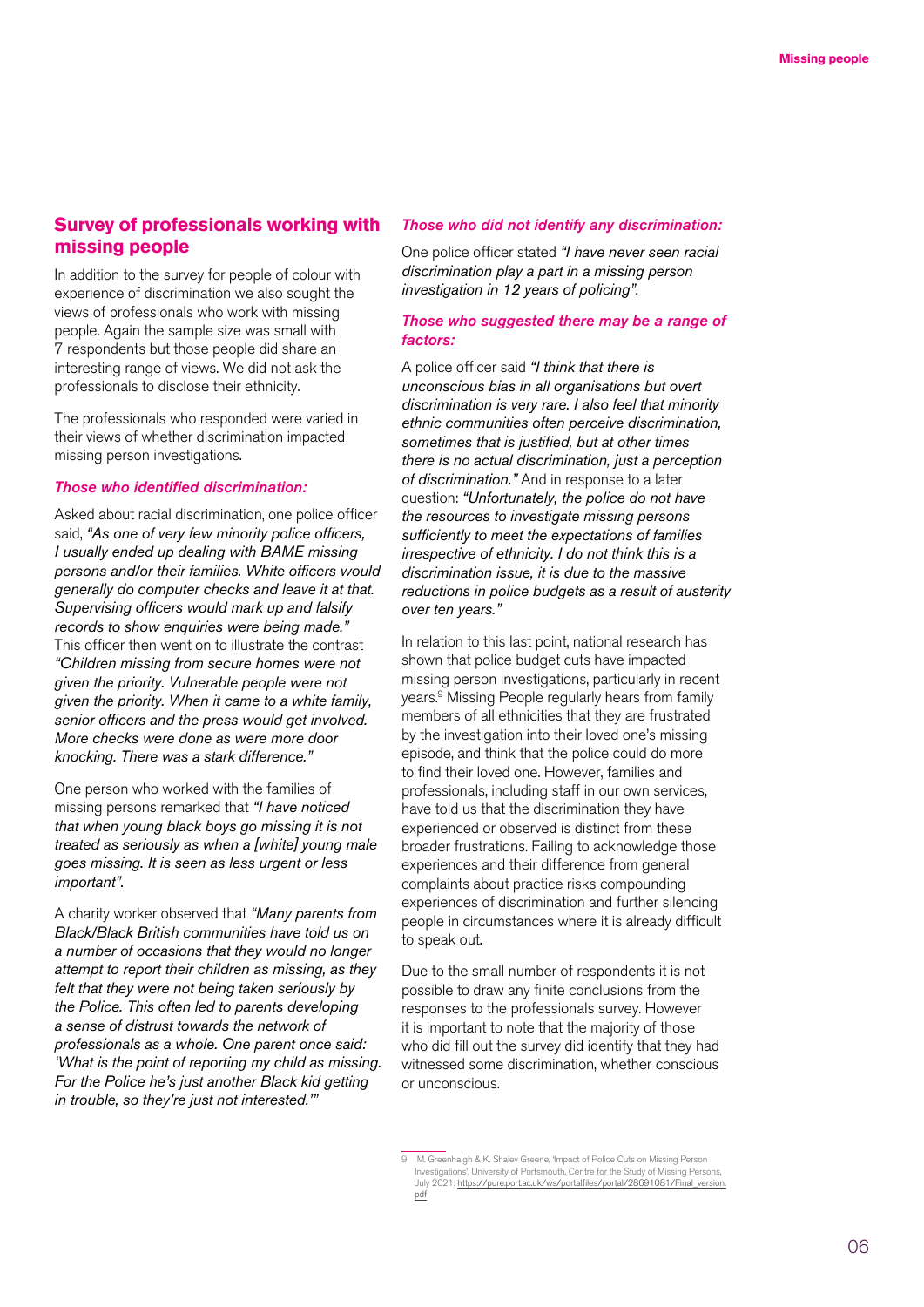# Missing People team focus group

To further explore the views of professionals working with missing people we held a small focus group with staff members from our Family Support Team. These staff members provide support through our helpline to families of missing people throughout their loved one's disappearance. Observations from the focus group included:

**■** Black boys and boys from other minority ethnicities are more likely to be described as 'putting themselves in a dangerous position' or perceived to be in more control of their situation. Despite in some cases the child having specifically said they're fearful.

This adultification of some children means risk can be misidentified or warning signs of exploitation can be missed.

- **Ⅰ** The police's approach to risk assessments seems in some cases to be informed by their preconceptions about what has happened, or assumptions about the young person.
- **■** Staff understood the limitations on police resources but felt that the allocation of those resources sometimes seems to vary depending on the perception of people's ability to advocate for themselves. They spoke about this negatively impacting some of the people of colour we support as they may feel less able to challenge the police, in part due to historic and recent mistreatment contributing to distrust; or they may feel more judged if they complain or challenge the response they are receiving.
- **Ⅰ** The team identified examples of circumstances which can lead to poorer responses from professionals, and which are disproportionately experienced by some young people of colour, thereby compounding experiences of discrimination.
- In some cases, the team felt that the police don't keep families informed when it's perceived as more 'difficult' to do so, for example when English is not the family member's first language.
- **■** Some families have spoken about not wanting to report their child as missing because of poor responses from the police in the past, sometimes in experiences unrelated to the missing episode. It has been observed that any lack of trust in the police can impact on relationships within missing investigations. Poor police responses in early episodes, or early in a single episode, can break down that trust.

■ The team identified that police attitude is the biggest issue. They have witnessed some examples of action not being taken or less being done, but often it is the officers' attitude and the way they communicate with and treat the families that shows discrimination.

# Police complaints related to missing persons and discrimination

In June 2021, we made a Freedom of Information request to police forces in the UK asking for details of complaints relating to missing persons cases, and how many of those were related to discrimination.<sup>10</sup>

Some forces (14) were not able to provide any of the requested information, and some (26) were only able to provide answers to part, $11$  so the analysis we are able to carry out is limited, and it is likely that we do not have the full picture of complaints to police forces.

Overall, the number of complaints related to missing person investigations shared by police forces was small (97 in 2019-20, and 190 in 2020-21) and very few related to discrimination (1 in 2019-20, and 6 in 2020-21). However, of those that were reported, all of the complaints in 2020-21 about discrimination were related to race rather than any other protected characteristic.

As part of our evidence gathering we also reviewed complaints members of the public made to the Independent Office for Police Complaints. We found that, in 2020-21, 292 referrals were made to the IoPC involving missing person investigations, of which 4 cases involved discrimination. Of the investigations that the IoPC went on to open, one in eleven cases (3 of 33) linked to discrimination. We do not have a breakdown of the type of discrimination so cannot confirm whether all these cases related to race or other protected characteristics.

<sup>10</sup> The request asked for information about the number of these complaints in 2019/20 and 2020/21 that related to claims of discrimination based on the protected characteristics of age; disability; gender reassignment; race; religion or belief; and sex. In addition, forces were asked to detail how many complaints were made during the relevant periods in relation to 'Incivility, impoliteness and intolerance', and 'Lack of fairness and impartiality' and to provide breakdowns in each case of complainants' gender and race.

<sup>11</sup> By the 27th of August, 2021, returns had been received from 40 of the 46 forces to which the FoI request had been made. Of these 40, 26 (57%) provided at least some of the requested information, while 14 (30%) did not provide information. Almost all of the forces who did not provide information justified their refusal to comply with the request by citing Section 12 of the Freedom of Information Act 2000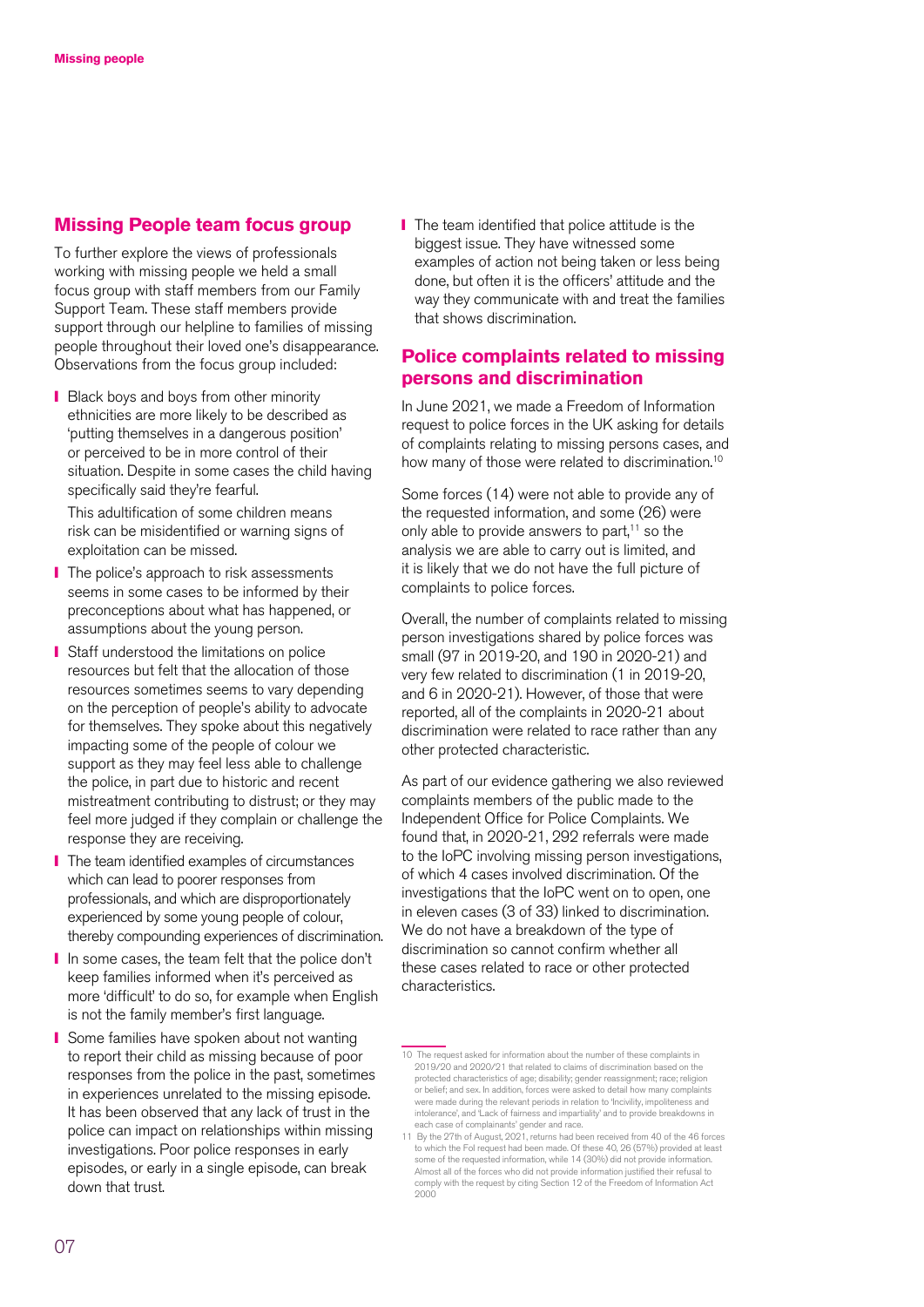#### Bibaa Henry and Nicole Smallman were reported missing on Saturday 6 June 2020. Their bodies were found by loved ones the next day.

Their mother, Mina Smallman, has spoken out about the police failures in the missing investigation and how these were driven by racism and assumptions made about her daughters *"I knew instantly why they didn't care. They didn't care because they looked at my daughter's address and they thought they knew who she was. "A black woman who lives on a council estate."* <sup>12</sup>

An IoPC investigation found that the Met failed to follow its missing persons policies, and the service the family received from the police was "unacceptable". However, it did not find racial bias to be a factor in the mishandling of the case.

Mina Smallman, as well as three ex-senior police officers,<sup>13</sup> have challenged this finding and have stated that bias very much did play a role.

# Missing people, discrimination and the media

As identified in the survey responses, coverage in the media can also contribute to families of colour's experiences of discrimination.

Research has shown that white missing people may receive more news attention, and their appeals may generate more engagement on social media platforms.14

*"Missing white woman syndrome"* describes the phenomenon of the media's extensive coverage of white, often middle-class, women and girls who have gone missing; disproportionate to when women, men or children of colour go missing. Research has shown that certain factors, including race and economic background, can affect the amount of media coverage for missing appeals and the amount of engagement with those appeals from the public. This issue has been largely researched in the USA but academics in the UK have suggested there are similar patterns in the media coverage in this country.15 One study in the UK reviewing the engagement with missing appeals on Twitter found that *"Tweets about white missing persons had more retweets than tweets about ethnic minority missing persons".16*

More recent news coverage has highlighted these disparities, with growing acknowledgement of the over-representation of Black people in the missing figures and the under representation of

- 12 <https://www.bbc.co.uk/news/uk-england-london-57679755>
- 13 [Mother of murdered sisters backed by ex-police chiefs over bias claim | Police | The Guardian](https://www.theguardian.com/uk-news/2021/oct/26/mother-of-murdered-sisters-backed-by-ex-police-chiefs-over-bias-claim)
- 14 <https://blog.geographydirections.com/2020/07/09/missing-black-lives/> <https://blog.geographydirections.com/2020/07/09/missing-black-lives/>
- 16 Exploring public engagement with missing person appeals on Twitter. Reka Solymosi, Oana Petcu & Jack Wilkinson

those missing people in the media. Articles from a range of mainstream media outlets including the BBC<sup>17</sup>, Independent<sup>18</sup>, Vice<sup>19</sup> and Metro<sup>20</sup>, have all acknowledged the lack of attention on missing Black people and other people of colour. Some articles have highlighted the fact that most if not all 'highprofile' cases have been those of white people, while people of colour who have gone missing in similar circumstances have not received the same attention.

Families of missing people have played a vital role in drawing attention to these disparities. Many have spoken out about the lack of media attention for missing people of colour. The mother of student Joy Morgan, who went missing in 2019 and was later found murdered, told the BBC her case didn't garner widespread attention: *"Because my daughter was Black and because I was Black I*  was not newsworthy."<sup>21</sup>

It is also important to acknowledge the organisations that have been set-up by people of colour to specifically challenge these inequalities. In 2020 Black Lives Matter UK<sup>22</sup> began publicising appeals for missing Black people on their website to raise awareness for cases where attention may not otherwise be focused; and MissingBlackPeople.com<sup>23</sup> was set up in 2021 to share appeals and to create a community for discussion about the issues.

- 17 <https://www.bbc.co.uk/news/uk-england-london-57813139>
- 18 [https://www.independent.co.uk/news/uk/home-news/black-people](https://www.independent.co.uk/news/uk/home-news/black-people-missing-b1827530.html)[missing-b1827530.html](https://www.independent.co.uk/news/uk/home-news/black-people-missing-b1827530.html)
- 19 <https://www.vice.com/en/article/g5g8wb/mee-kuen-chong-missing-people-uk>
- 20 [https://metro.co.uk/2021/09/24/black-people-are-turning-to-social-media-to](https://metro.co.uk/2021/09/24/black-people-are-turning-to-social-media-to-find-missing-loved-ones-15180337/)[find-missing-loved-ones-15180337/](https://metro.co.uk/2021/09/24/black-people-are-turning-to-social-media-to-find-missing-loved-ones-15180337/)
- 21 [https://www.voice-online.co.uk/news/uk-news/2019/09/09/joy-morgans-mum](https://www.voice-online.co.uk/news/uk-news/2019/09/09/joy-morgans-mum-no-one-cared-because-my-daughter-is-black/)[no-one-cared-because-my-daughter-is-black/](https://www.voice-online.co.uk/news/uk-news/2019/09/09/joy-morgans-mum-no-one-cared-because-my-daughter-is-black/)
- 22 <https://blacklivesmatter.uk/missing> 23 <https://www.missingblackpeople.com/>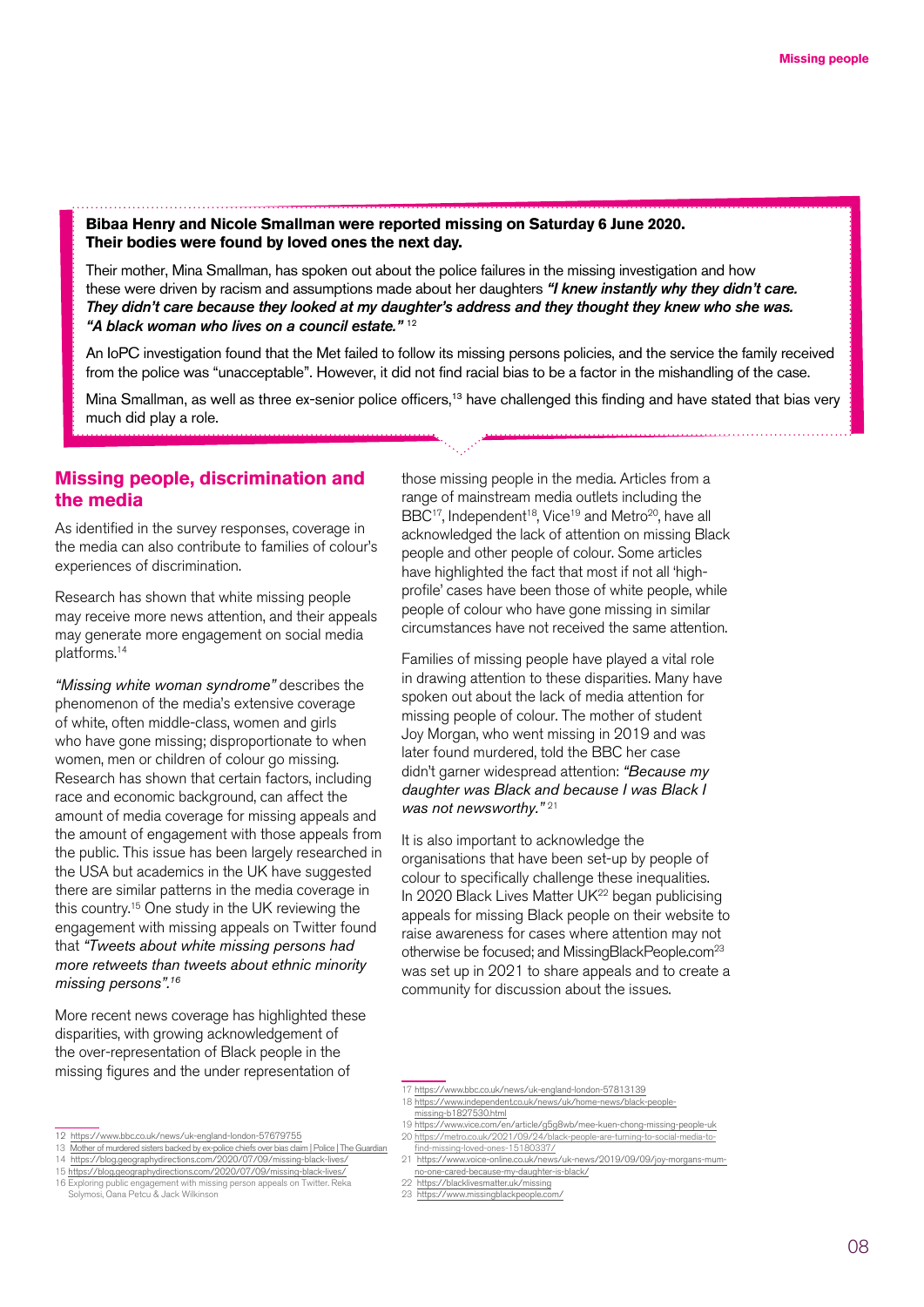# **Conclusions**

*Our consultation has found that families of missing people have identified experiences of racial discrimination at all stages of the missing episode.*

*Some professionals have also recognised in their experience of working with missing people and their families that discrimination happens in missing person investigations.*

*Although we have not explored the impact of this discrimination in depth, it is clear from some of the family responses that this has a significant impact on their wellbeing and on professional and public efforts to find and safeguard their missing person.*

# Recommendations and next steps

This briefing will be shared with leaders across policing and other relevant sectors, as well as on our website, to ensure the people who spoke up about their experiences are heard. We hope their voices will help encourage reflection and a review of how discrimination, both conscious and unconscious, can be eliminated.

More research is needed to fully understand the nature and scale of race discrimination experienced by families of missing people and in the response to missing people. This research should look at every stage of a missing person's journey – from the reasons why Black people are over-represented in missing statistics, to people of colour's experiences of reporting someone missing, to initial decisions made by the police in missing person risk assessments and decisions about whether to launch a missing person investigation, to how those decisions are reviewed, to how families are communicated with, to other professionals' responses, to the length of missing person investigations and their outcomes, to media and public engagement with missing person appeals. This research needs to combine quantitative data analysis, with individual experiences to provide a holistic, comprehensive picture. We are working with academic partners and organisations who are best placed to carry out this research.

We are also working with families at an individual level to advocate for a better response for their missing person. We plan to continue and to grow this advocacy role, challenging discriminatory practice or supporting families of missing people to do so.

Whilst the number of respondents to our research so far is relatively small, their experiences should raise significant concern, particularly when we consider the findings of wider research which has identified structural barriers for people of colour accessing services and support.

All police forces and other professionals working with missing people should review their response to missing people of colour to ensure that people are not being discriminated against. Police forces should review the language used in missing person records; monitor decision-making processes; and review assigned risk assessment levels. Any evidence of bias or assumptions being made about people of colour should be examined and challenged. All agencies working with missing people should consider developing training for their staff about discrimination and bias.

Police forces should create supportive opportunities for engagement with people of colour affected by a missing incident to better understand their experiences and explore any issues. Forces could use Independent Advisory Groups to facilitate this work.

In response to the inequity in media coverage we plan to work with partner organisations, journalists and media agencies to produce guidance to ensure more equal coverage and public engagement with appeals for missing people of all ethnicities.

We need to learn more from people who have experienced discrimination to further build on this work. In light of this we have published a new survey through which we hope to hear from more people of colour who have been missing or reported a loved one missing. If you or someone you know has experienced discrimination the survey can be [found here](https://www.missingpeople.org.uk/for-professionals/information-and-policy/policy/discrimination/experiences-of-discrimination)).

Ultimately, we want to work with people of colour to lead this work. We hope that we can help to amplify those voices and we are working to encourage people who are in a place to share their experiences to get in touch with us. If you would like to know more about this work or to share your experiences directly with us, please e-mail the Policy & Research team at Missing People at [policyandresearch@missingpeople.org.uk](mailto:policyandresearch@missingpeople.org.uk).

#### *If you have been affected by anything in this briefing please do contact Missing People's helpline on 116 000*